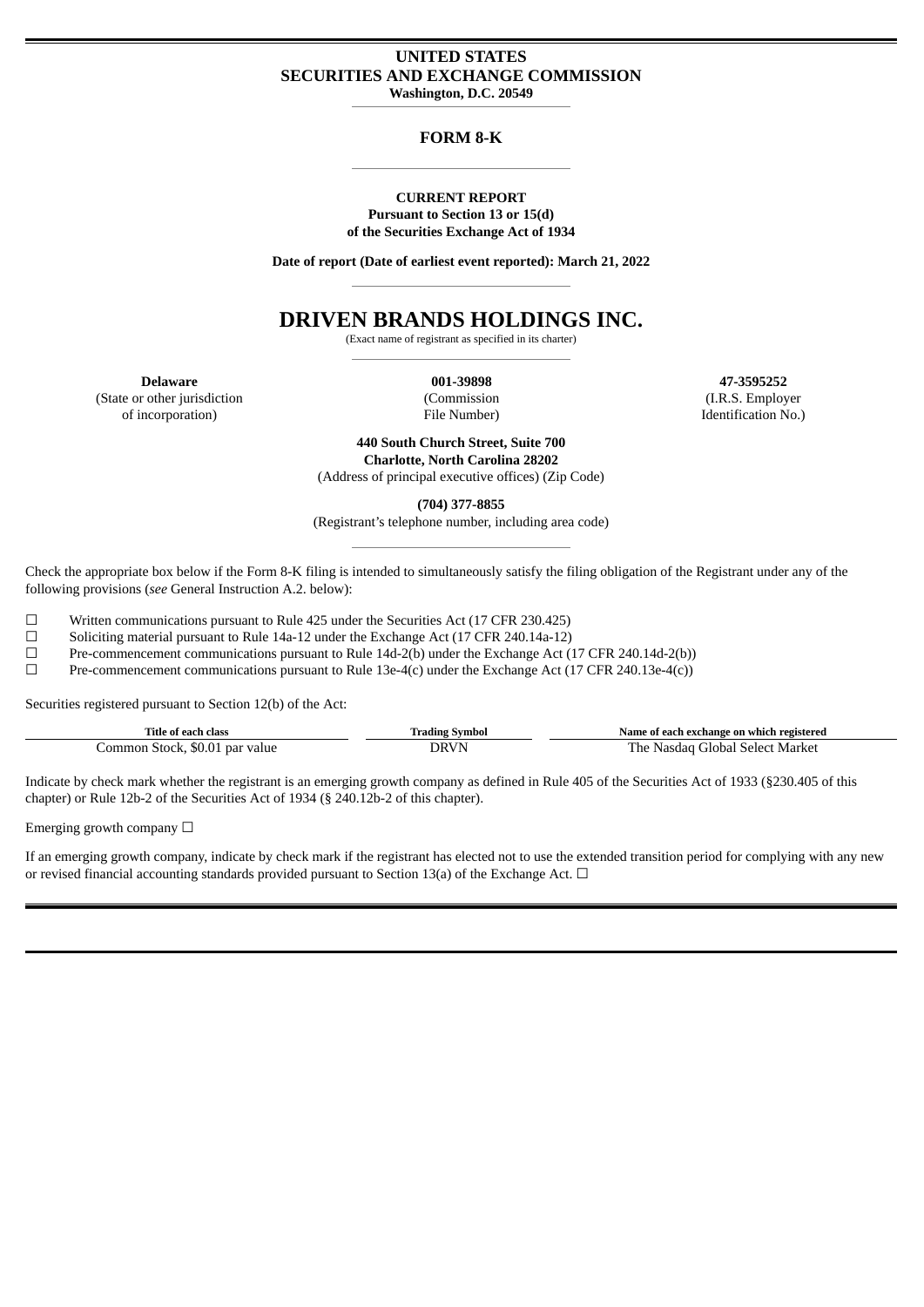# Item 5.02 Departure of Directors or Certain Officers; Election of Directors; Appointment of Certain Officers; Compensatory Arrangements of **Certain Officers.**

#### Form of Award Agreements under the 2021 Omnibus Incentive Plan

Driven Brands Holdings, Inc. (the "Company") has approved new form of agreements for awards of restricted stock units and performance stock units to be issued under the Company's 2021 Omnibus Incentive Plan. The form of award agreements are attached hereto as Exhibits 10.1 and 10.2, each which is incorporated by reference herein.

## **Item 9.01 Financial Statements and Exhibits.**

(d) Exhibits

| <b>Exhibit No.</b> | <b>Description</b>                                                                                       |
|--------------------|----------------------------------------------------------------------------------------------------------|
| 10.1               | Form of Restricted Stock Unit Agreement                                                                  |
| 10.2               | Form of Performance Stock Unit Agreement                                                                 |
| 104                | Cover Page Interactive Data File - the cover page XBRL tags are embedded within the Inline XBRL document |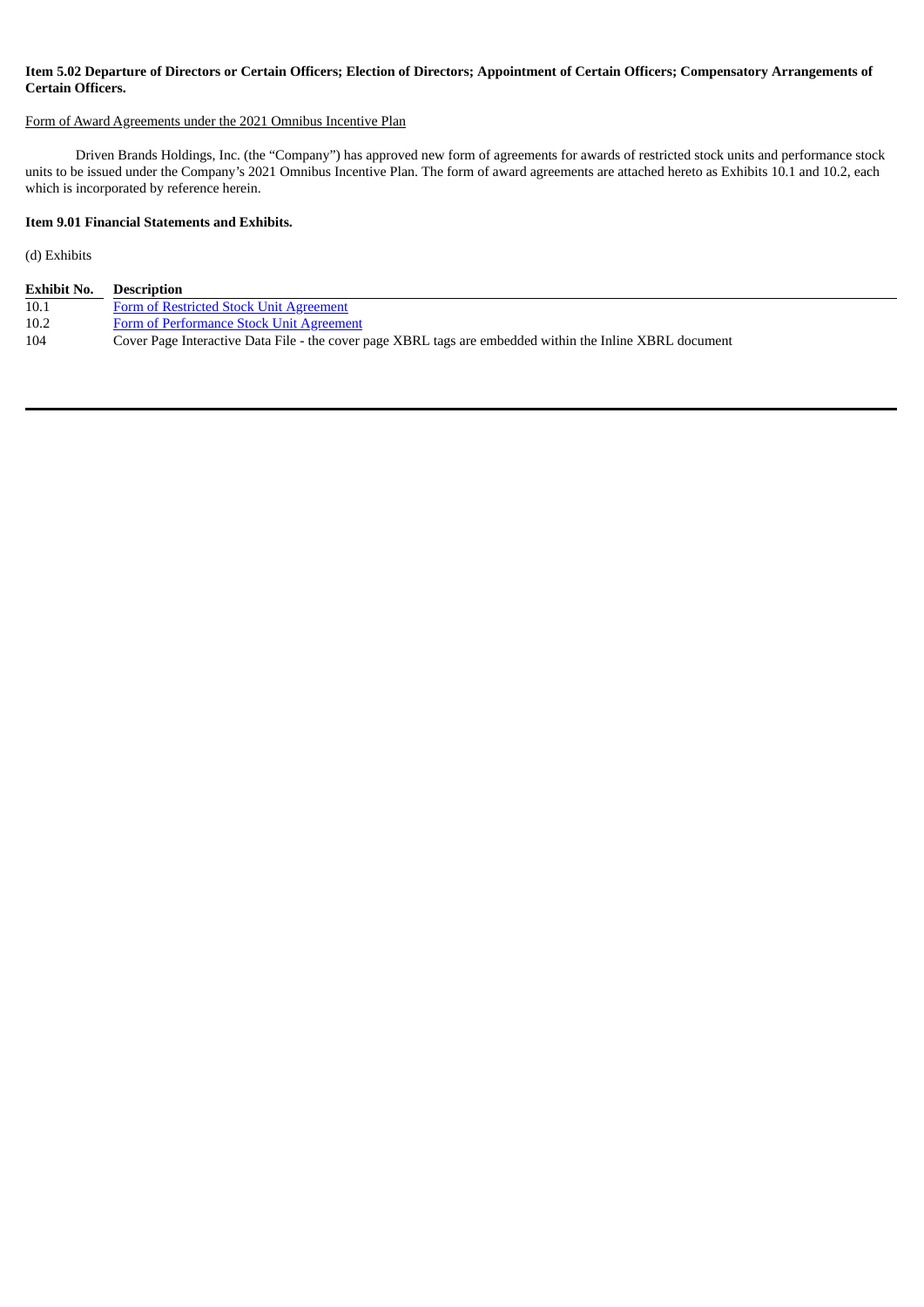# **SIGNATURES**

Pursuant to the requirements of the Securities Exchange Act of 1934, the registrant has duly caused this report to be signed on its behalf by the undersigned hereunto duly authorized.

Date: March 21, 2022

## **DRIVEN BRANDS HOLDINGS INC.**

By: /s/ Scott O'Melia

Name: Scott O'Melia Title: Executive Vice President and Secretary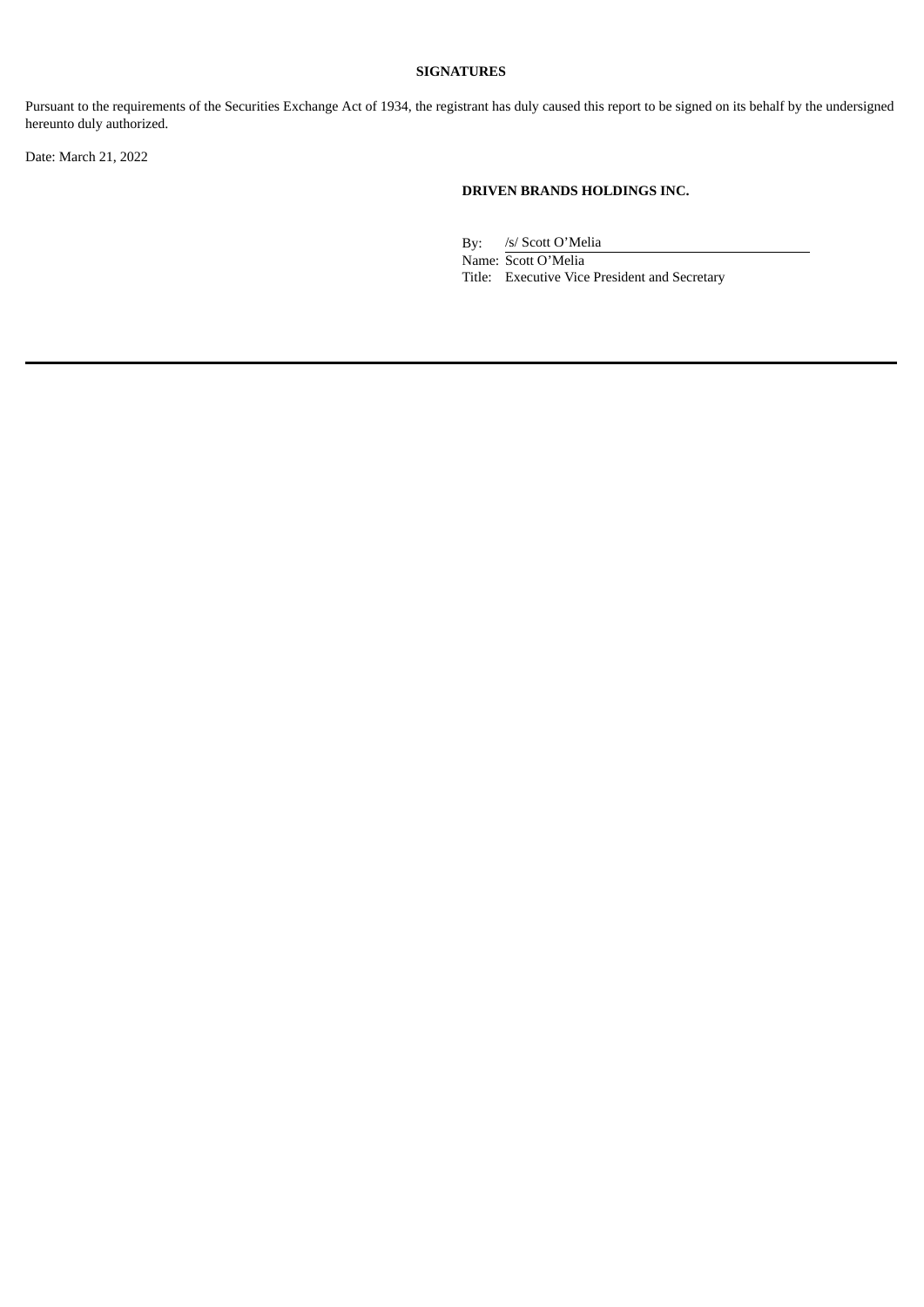### **DRIVEN BRANDS HOLDINGS INC. 2021 OMNIBUS INCENTIVE PLAN RESTRICTED STOCK UNIT AWARD AGREEMENT**

<span id="page-3-0"></span>THIS RESTRICTED STOCK UNIT AWARD AGREEMENT (this "Agreement"), is entered into as of [DATE ] (the "Date of Grant"), by and between Driven Brands Holdings Inc., a Delaware corporation (the "Company"), and \_\_\_\_\_\_\_\_ (the "Participant"). Capitalized terms used in this Agreement and not otherwise defined herein have the meanings ascribed to such terms in the Driven Brands Holdings Inc. 2021 Omnibus Incentive Plan, as amended, restated or otherwise modified from time to time in accordance with its terms (the "Plan").

WHEREAS, the Company has adopted the Plan, pursuant to which restricted stock units ("RSUs") may be granted; and

WHEREAS, the Committee has determined that it is in the best interests of the Company and its stockholders to grant the RSUs provided for herein to the Participant on the terms and subject to the conditions set forth herein.

NOW, THEREFORE, for and in consideration of the premises and the covenants of the parties contained in this Agreement, and for other good and valuable consideration, the receipt of which is hereby acknowledged, the parties hereto, for themselves, their successors and assigns, hereby agree as follows:

## **1. Grant of Restricted Stock Units.**

(a) Grant. The Company hereby grants to the Participant a total of RSUs, on the terms and subject to the conditions set forth in this Agreement and as otherwise provided in the Plan. The RSUs shall vest in accordance with Section 2. The RSUs shall be credited to a separate book-entry account maintained for the Participant on the books of the Company.

(b) Incorporation by Reference. The provisions of the Plan are incorporated herein by reference. Except as otherwise expressly set forth herein, this Agreement shall be construed in accordance with the provisions of the Plan and any interpretations, amendments, rules and regulations promulgated by the Committee from time to time pursuant to the Plan. The Committee shall have final authority to interpret and construe the Plan and this Agreement and to make any and all determinations under them, and its decision shall be binding and conclusive upon the Participant and the Participant's beneficiary in respect of any questions arising under the Plan or this Agreement. The Participant acknowledges that the Participant has received a copy of the Plan and has had an opportunity to review the Plan and agrees to be bound by all the terms and provisions of the Plan.

## **2. Vesting; Settlement.**

(a) Except as may otherwise be provided herein, the RSUs shall vest in equal installments (rounded to the nearest integer) on [each of the first three (3) anniversaries] of the Date of Grant (each such date, a "Vesting Date"), subject to the Participant's continued employment with, appointment as a director of, or engagement to provide services to, the Company or any of its Affiliates through the applicable Vesting Date.

(b) Each RSU shall be settled within 15 days following the Vesting Date in shares of Common Stock.

**3. Dividend Equivalents.** In the event of any issuance of a cash dividend on the shares of Common Stock (a "Dividend"), the Participant shall be credited, as of the payment date for such Dividend, with an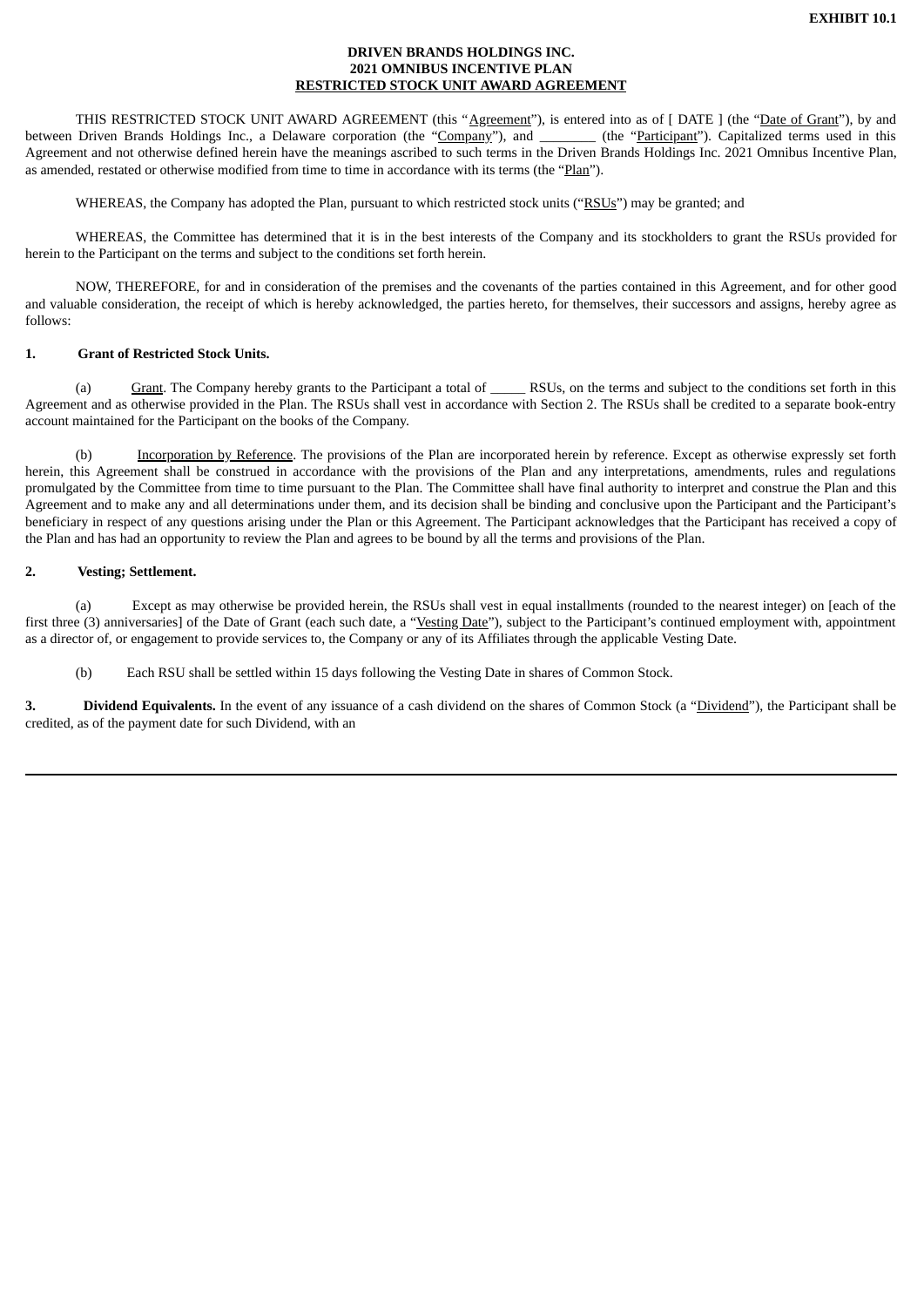amount (a "Dividend Equivalent") equal to the product of (i) the number of RSUs granted pursuant to this Agreement and outstanding as of the record date for such Dividend multiplied by (ii) the amount of the Dividend per share. Upon vesting of an RSU, the aggregate amount of the Dividend Equivalents (the "Distributable Amount") in respect of such vested RSU shall be distributed to the Participant in connection with the settlement of such vested RSU either in cash or, at the discretion of the Committee, in a number of shares of Common Stock with a Fair Market Value (as determined on the Vesting Date) equal to the Distributable Amount. To the extent any RSUs are forfeited prior to vesting, the corresponding Dividend Equivalents in respect thereof shall be forfeited immediately thereupon.

**4. Termination of Employment or Services.** If the Participant's employment with, membership on the board of directors of, or engagement to provide services to the Company or any of its Affiliates terminates for any reason, all unvested RSUs shall be canceled immediately and the Participant shall not be entitled to receive any payments with respect thereto.

**5. Rights as a Stockholder.** The Participant shall not be deemed for any purpose to be the owner of any shares of Common Stock underlying the RSUs unless, until and to the extent that (i) the Company shall have issued and delivered to the Participant the shares of Common Stock underlying the RSUs and (ii) the Participant's name shall have been entered as a stockholder of record with respect to such shares of Common Stock on the books of the Company. The Company shall cause the actions described in clauses (i) and (ii) of the preceding sentence to occur promptly following settlement as contemplated by this Agreement, subject to compliance with applicable laws.

## **6. Compliance with Legal Requirements.**

(a) Generally. The granting and settlement of the RSUs, and any other obligations of the Company under this Agreement, shall be subject to all applicable U.S. federal, state and local laws, rules and regulations, all applicable non-U.S. laws, rules and regulations and to such approvals by any regulatory or governmental agency as may be required. The Participant agrees to take all steps that the Committee or the Company determines are reasonably necessary to comply with all applicable provisions of U.S. federal and state securities law and non-U.S. securities law in exercising the Participant's rights under this Agreement.

(b) Tax Withholding. Vesting and settlement of the RSUs shall be subject to the Participant's satisfying any applicable U.S. federal, state and local tax withholding obligations and non-U.S. tax withholding obligations. The Company shall have the right and is hereby authorized to withhold from any amounts payable to the Participant in connection with the RSUs or otherwise the amount of any required withholding taxes in respect of the RSUs, their settlement or any payment or transfer of the RSUs or under the Plan and to take any such other action as the Committee or the Company deem necessary to satisfy all obligations for the payment of such withholding taxes (up to the maximum permissible withholding amounts), including the right to sell the number of shares of Common Stock that would otherwise be available for delivery upon settlement of the RSUs necessary to generate sufficient proceeds to satisfy withholding obligations. The Participant may elect to satisfy, and the Company may in all events require the Participant to satisfy, in whole or in part, the tax obligations by withholding shares of Common Stock that would otherwise be deliverable to the Participant upon settlement of the RSUs with a Fair Market Value equal to such withholding liability.

**7. Clawback.** Notwithstanding anything to the contrary contained herein, the Committee may cancel the RSU award if the Participant, without the consent of the Company, has engaged in or engages in activity that is in conflict with or adverse to the interests of the Company or any Affiliate while employed by, serving as a director of, or otherwise providing services to the Company or any Subsidiary, including fraud or conduct contributing to any financial restatements or irregularities, or violates a non-competition, non-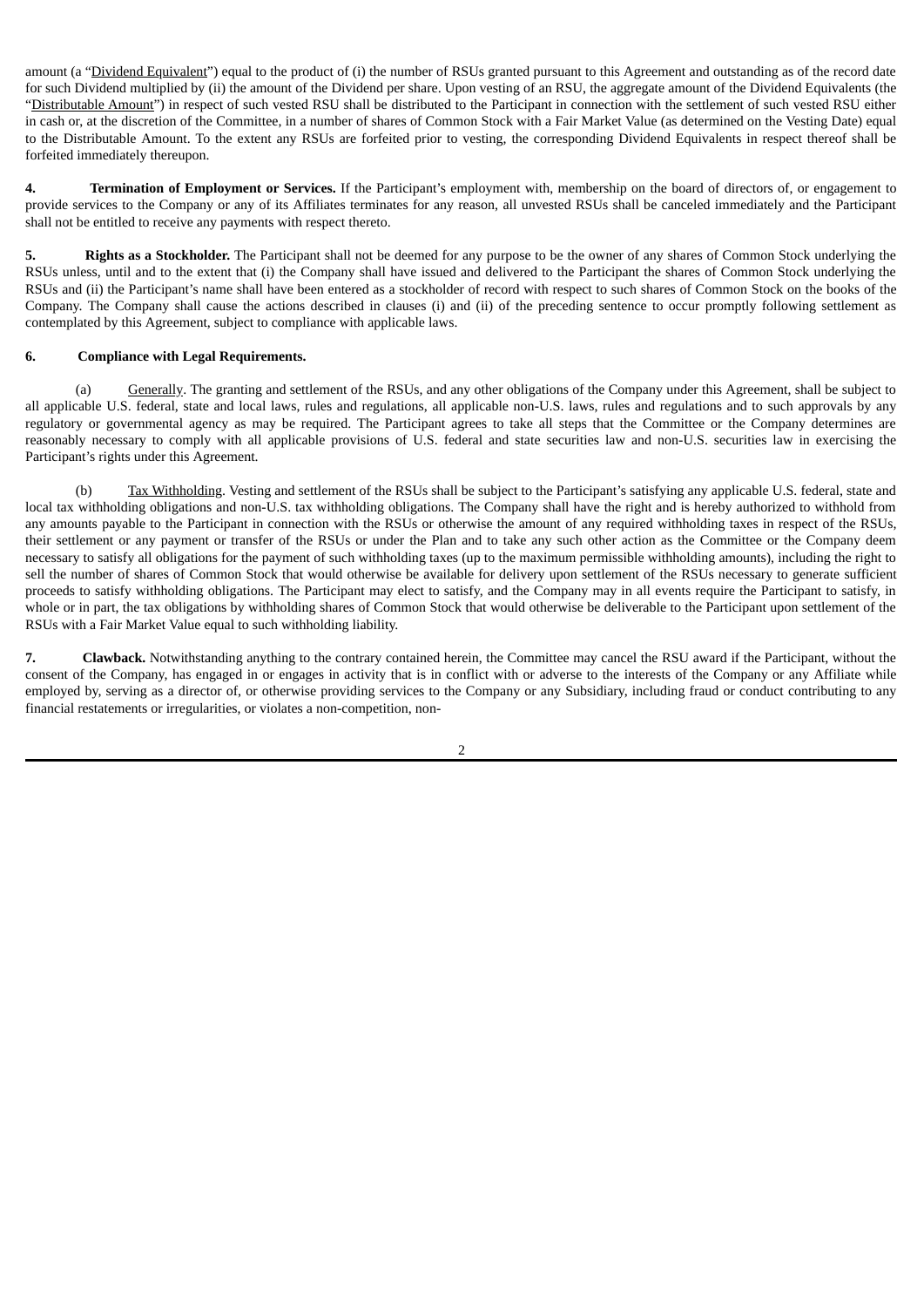solicitation, non-disparagement or non-disclosure covenant or agreement with the Company or any Subsidiary (after giving effect to any applicable cure period set forth therein), as determined by the Committee. In such event, the Participant will forfeit any compensation, gain or other value realized thereafter on the vesting or settlement of the RSUs, the sale or other transfer of the RSUs, or the sale of shares of Common Stock acquired in respect of the RSUs (provided that the RSUs vested during the 12-month period immediately prior to the Participant's adverse activity), and must promptly repay such amounts to the Company. If the Participant receives any amount in excess of what the Participant should have received under the terms of the RSUs for any reason (including without limitation by reason of a financial restatement, mistake in calculations or other administrative error), all as determined by the Committee, then the Participant shall promptly repay any such excess amount to the Company. To the extent required by applicable law or the rules and regulations of the NASDAQ or any other securities exchange or inter-dealer quotation system on which the Common Stock is listed or quoted, or if so required pursuant to a written policy adopted by the Company, the RSUs shall be subject (including on a retroactive basis) to clawback, forfeiture or similar requirements (and such requirements shall be deemed incorporated by reference into this Agreement).

#### **8. Miscellaneous.**

(a) Transferability. The RSUs may not be assigned, alienated, pledged, attached, sold or otherwise transferred or encumbered (a "Transfer") by the Participant other than by will or by the laws of descent and distribution, pursuant to a qualified domestic relations order or as otherwise permitted under Section 14(b) of the Plan. Any attempted Transfer of the RSUs contrary to the provisions hereof, and the levy of any execution, attachment or similar process upon the RSUs, shall be null and void and without effect.

(b) Waiver. Any right of the Company contained in this Agreement may be waived in writing by the Committee. No waiver of any right hereunder by any party shall operate as a waiver of any other right, or as a waiver of the same right with respect to any subsequent occasion for its exercise, or as a waiver of any right to damages. No waiver by any party of any breach of this Agreement shall be held to constitute a waiver of any other breach or a waiver of the continuation of the same breach.

(c) Section 409A. The RSUs are intended to be exempt from, or compliant with, Section 409A of the Code. Notwithstanding the foregoing or any provision of the Plan or this Agreement, if any provision of the Plan or this Agreement contravenes Section 409A of the Code or could cause the Participant to incur any tax, interest or penalties under Section 409A of the Code, the Committee may, in its sole discretion and without the Participant's consent, modify such provision to (i) comply with, or avoid being subject to, Section 409A of the Code, or to avoid the incurrence of taxes, interest and penalties under Section 409A of the Code, and/or (ii) maintain, to the maximum extent practicable, the original intent and economic benefit to the Participant of the applicable provision without materially increasing the cost to the Company or contravening the provisions of Section 409A of the Code. This Section 9(c) does not create an obligation on the part of the Company to modify the Plan or this Agreement and does not guarantee that the RSUs will not be subject to interest and penalties under Section 409A.

(d) General Assets. All amounts credited in respect of the RSUs to the book-entry account under this Agreement shall continue for all purposes to be part of the general assets of the Company. The Participant's interest in such account shall make the Participant only a general, unsecured creditor of the Company.

(e) Notices. Any notices provided for in this Agreement or the Plan shall be in writing and shall be deemed sufficiently given if either hand delivered or if sent by fax, pdf/email or overnight courier, or by postage-paid first-class mail. Notices sent by mail shall be deemed received three business days after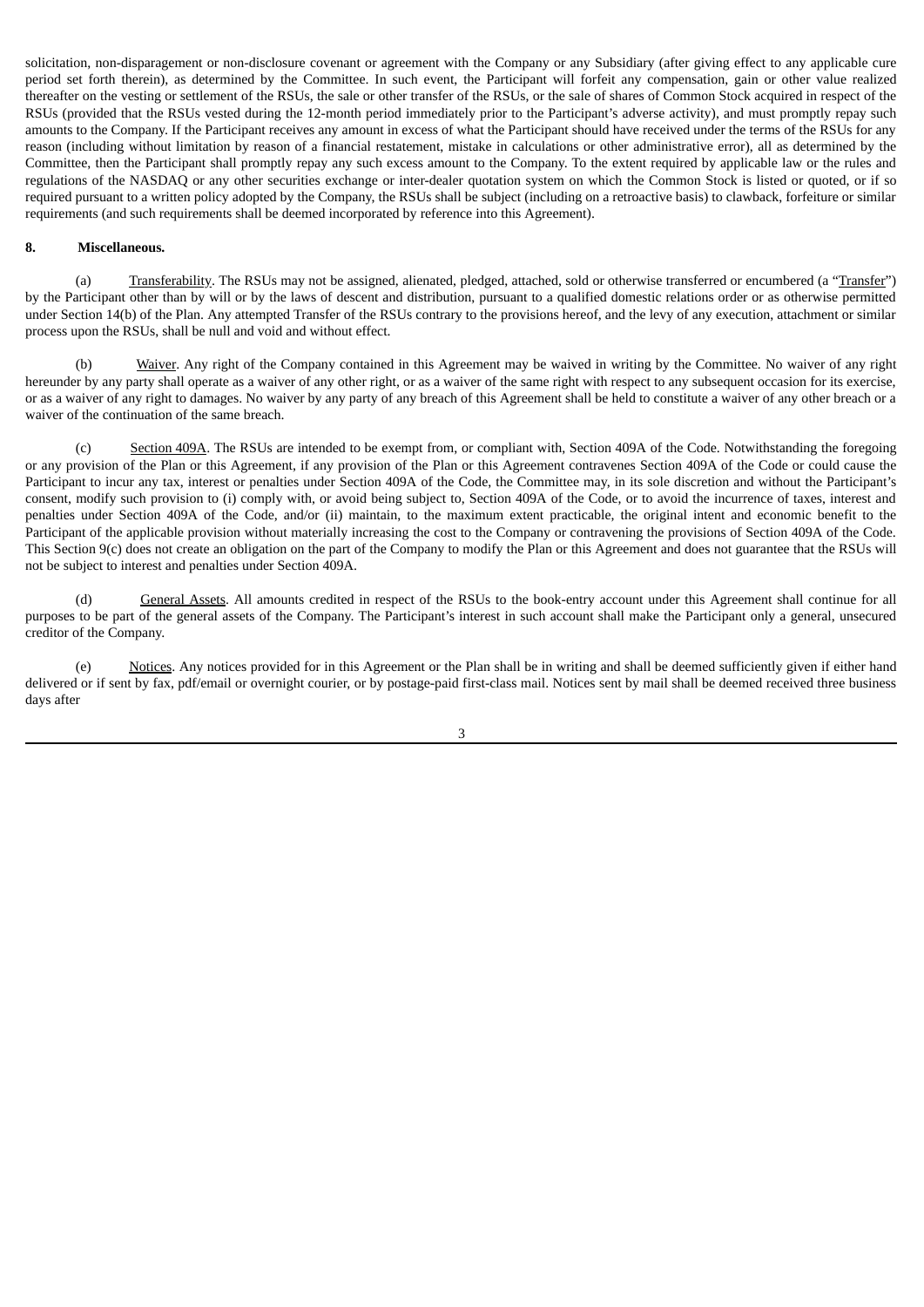mailing but in no event later than the date of actual receipt. Notices shall be directed, if to the Participant, at the Participant's address indicated by the Company's records, or if to the Company, to the attention of the General Counsel at the Company's principal executive office.

(f) Severability. The invalidity or unenforceability of any provision of this Agreement shall not affect the validity or enforceability of any other provision of this Agreement, and each other provision of this Agreement shall be severable and enforceable to the extent permitted by law.

No Rights to Employment, Directorship or Service. Nothing contained in this Agreement shall be construed as giving the Participant any right to be retained, in any position, as an employee, consultant or director of the Company or any of its Affiliates or shall interfere with or restrict in any way the rights of the Company or any of its Affiliates, which are hereby expressly reserved, to remove, terminate or discharge the Participant at any time for any reason whatsoever.

(h) Fractional Shares. No fractional shares of Common Stock shall be issued or delivered pursuant to this Agreement, and the Committee shall determine whether cash, other securities or other property shall be paid or transferred in lieu of any fractional shares of Common Stock, or whether such fractional shares of Common Stock or any rights thereto shall be canceled, terminated or otherwise eliminated.

(i) Beneficiary. The Participant may file with the Committee a written designation of a beneficiary on such form as may be prescribed by the Committee and may, from time to time, amend or revoke such designation.

(j) Successors. The terms of this Agreement shall be binding upon and inure to the benefit of the Company and its successors and assigns, and of the Participant and the beneficiaries, executors, administrators, heirs and successors of the Participant.

(k) Entire Agreement. This Agreement and the Plan contain the entire agreement and understanding of the parties hereto with respect to the subject matter contained herein and supersede all prior communications, representations and negotiations in respect thereto, other than any other noncompetition, non-solicitation, non-disparagement or non-disclosure or other similar agreement to which the Participant may be a party, the covenants of which shall continue to apply to the Participant in accordance with the terms of such agreement. No change, modification or waiver of any provision of this Agreement shall be valid unless the same be in writing and signed by the parties hereto, except for any changes permitted without consent under Section 11 or 13 of the Plan.

(l) Governing Law and Venue. This Agreement shall be construed and interpreted in accordance with the laws of the State of Delaware, without regard to principles of conflicts of laws thereof, or principles of conflicts of laws of any other jurisdiction that could cause the application of the laws of any jurisdiction other than the State of Delaware.

(i) Dispute Resolution; Consent to Jurisdiction. All disputes between or among any Persons arising out of or in any way connected with the Plan, this Agreement or the RSUs shall be solely and finally settled by the Committee, acting in good faith, the determination of which shall be final. Any matters not covered by the preceding sentence shall be solely and finally settled in accordance with the Plan, and the Participant and the Company consent to the personal jurisdiction of the United States federal and state courts sitting in Wilmington, Delaware, as the exclusive jurisdiction with respect to matters arising out of or related to the enforcement of the Committee's determinations and resolution of matters, if any, related to the Plan or this Agreement not required to be resolved by the Committee. Each such Person hereby irrevocably consents to the service of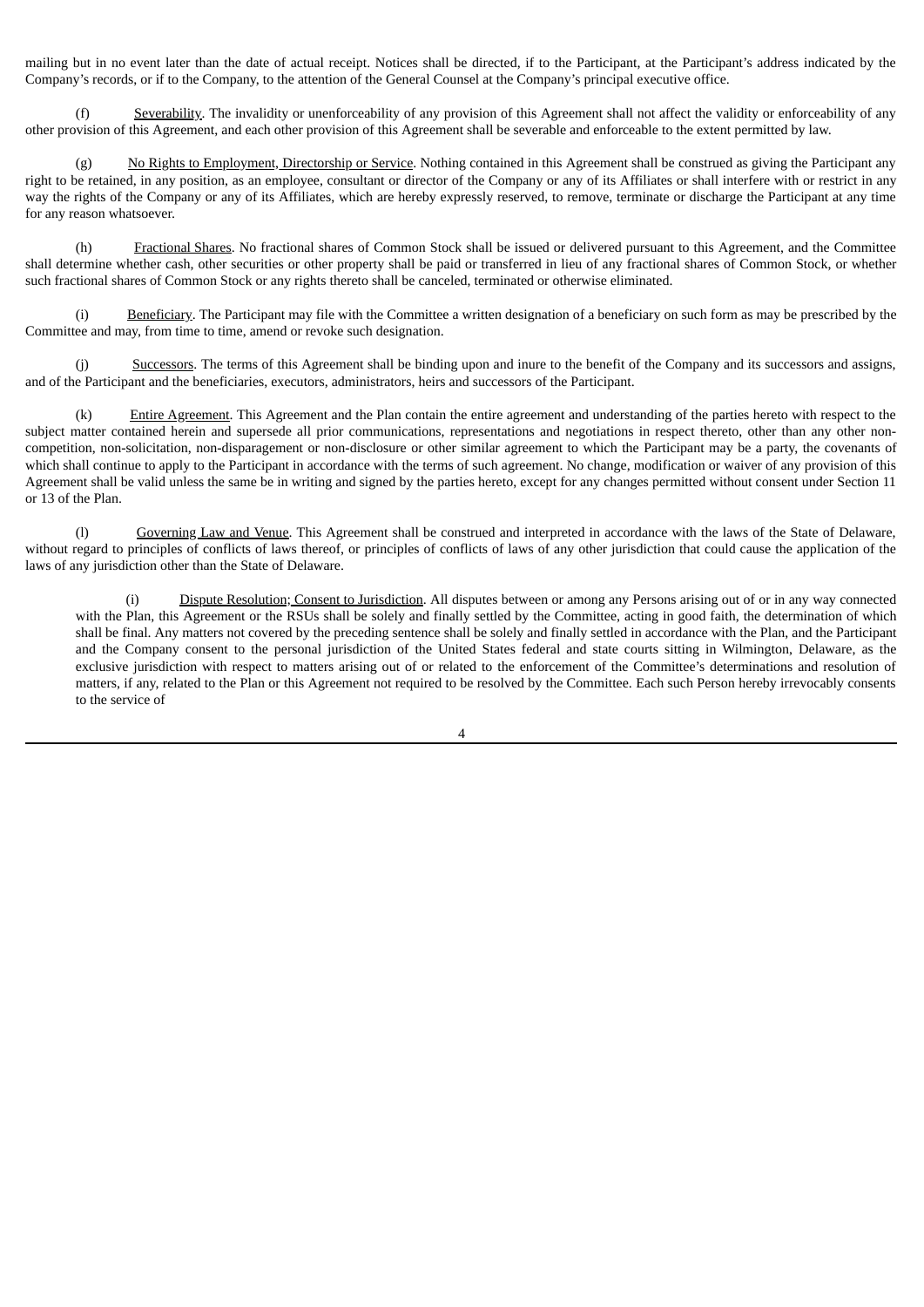process of any of the aforementioned courts in any such suit, action or proceeding by the mailing of copies thereof by registered or certified mail, postage prepaid, to the last known address of such Person, such service to become effective ten (10) days after such mailing.

(ii) Waiver of Jury Trial. Each party hereto hereby waives, to the fullest extent permitted by applicable law, any right it may have to a trial by jury in any legal proceeding directly or indirectly arising out of or relating to this Agreement or the transactions contemplated (whether based on contract, tort or any other theory). Each party hereto (A) certifies that no representative, agent or attorney of any other party has represented, expressly or otherwise, that such other party would not, in the event of litigation, seek to enforce the foregoing waiver and (B) acknowledges that it and the other parties hereto have been induced to enter into this Agreement by, among other things, the mutual waivers and certifications in this section.

(m) Headings. The headings of the Sections hereof are provided for convenience only and are not to serve as a basis for interpretation or construction, and shall not constitute a part, of this Agreement.

(n) Counterparts. This Agreement may be executed in one or more counterparts (including via facsimile and electronic image scan (pdf)), each of which shall be deemed to be an original, but all of which together shall constitute one and the same instrument and shall become effective when one or more counterparts have been signed by each of the parties and delivered to the other parties.

(o) Electronic Signature and Delivery. This Agreement may be accepted by return signature or by electronic confirmation. By accepting this Agreement, the Participant consents to the electronic delivery of prospectuses, annual reports and other information required to be delivered by U.S. Securities and Exchange Commission rules (which consent may be revoked in writing by the Participant at any time upon three business days' notice to the Company, in which case subsequent prospectuses, annual reports and other information will be delivered in hard copy to the Participant).

(p) Electronic Participation in Plan. The Company may, in its sole discretion, decide to deliver any documents related to current or future participation in the Plan by electronic means. The Participant hereby consents to receive such documents by electronic delivery and agrees to participate in the Plan through an on-line or electronic system established and maintained by the Company or a third party designated by the Company.

*[Remainder of page intentionally blank]*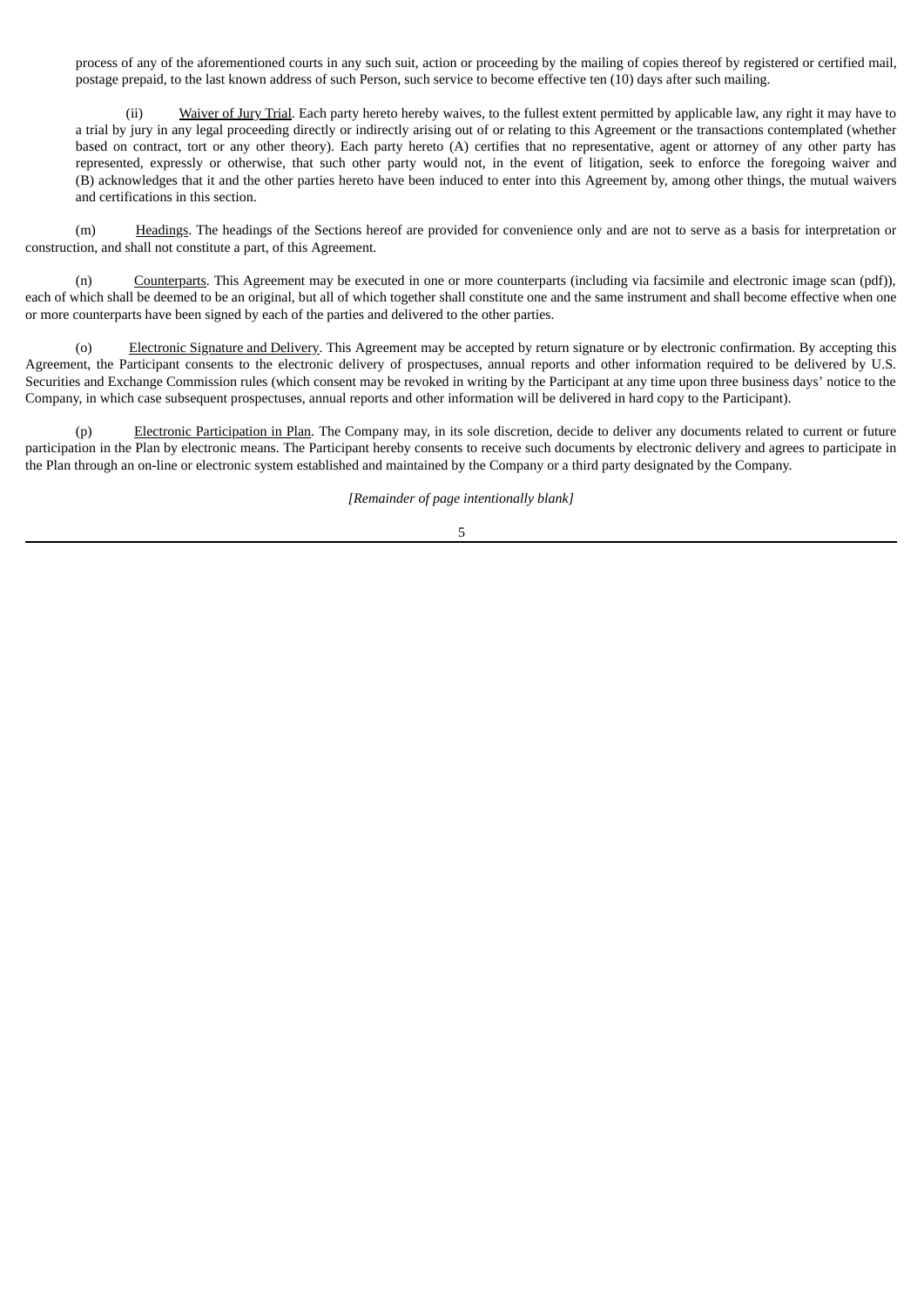IN WITNESS WHEREOF, this Restricted Stock Unit Award Agreement has been executed by the Company and the Participant as of the day first written above.

# DRIVEN BRANDS HOLDINGS INC.

By:

Name: Title:

PARTICIPANT

Insert Name

[Signature Page to Restricted Stock Unit Award Agreement]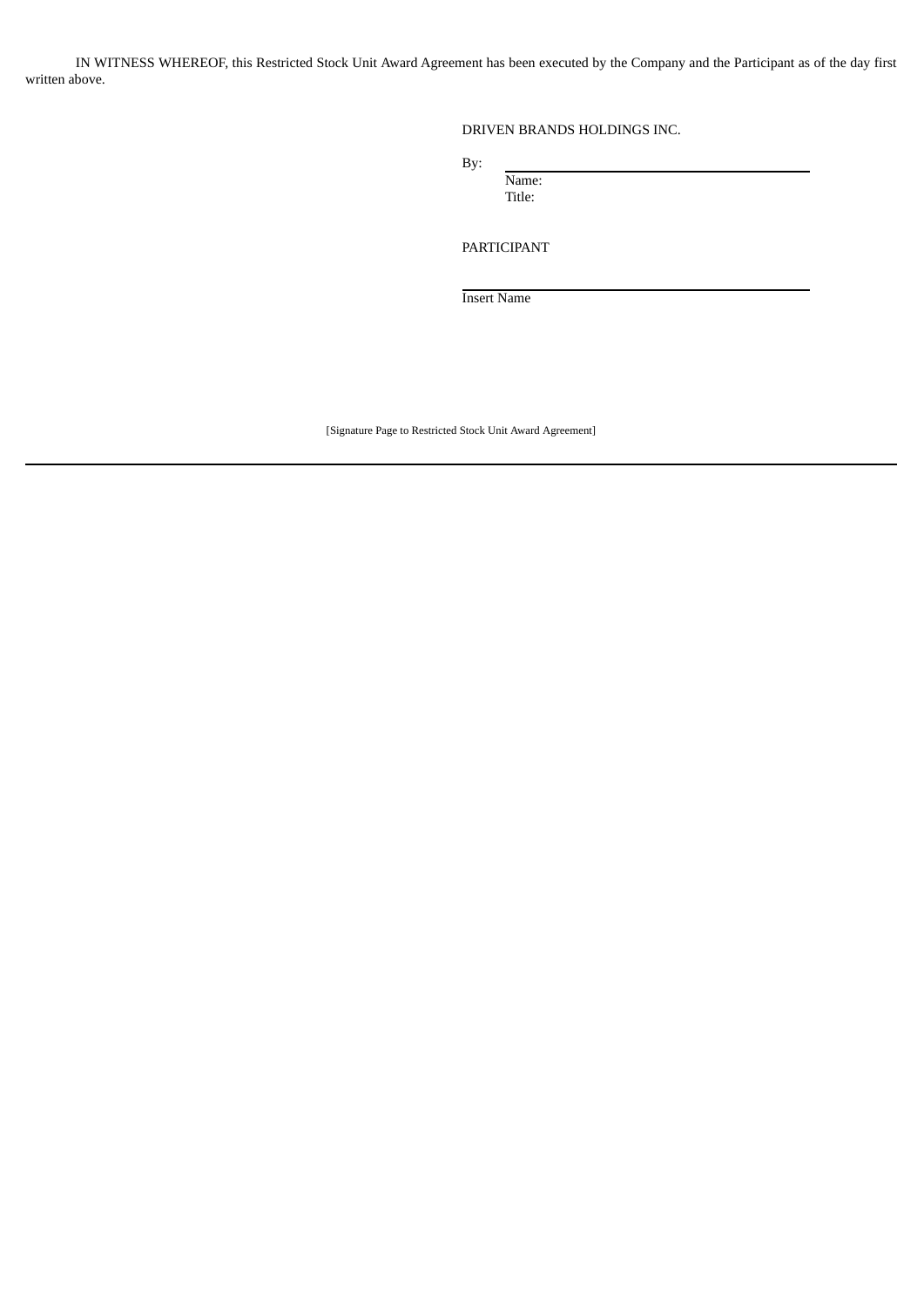### **DRIVEN BRANDS HOLDINGS INC. 2021 OMNIBUS INCENTIVE PLAN PERFORMANCE-BASED RESTRICTED STOCK UNIT AWARD AGREEMENT**

<span id="page-9-0"></span>THIS RESTRICTED STOCK UNIT AWARD AGREEMENT (this "Agreement"), is entered into as of [DATE ] (the "Date of Grant"), by and between Driven Brands Holdings Inc., a Delaware corporation (the "Company"), and \_\_\_\_\_\_\_\_ (the "Participant"). Capitalized terms used in this Agreement and not otherwise defined herein have the meanings ascribed to such terms in the Driven Brands Holdings Inc. 2021 Omnibus Incentive Plan, as amended, restated or otherwise modified from time to time in accordance with its terms (the "Plan").

WHEREAS, the Company has adopted the Plan, pursuant to which restricted stock units subject to service- and performance-vesting criteria ("PSUs") may be granted; and

WHEREAS, the Committee has determined that it is in the best interests of the Company and its stockholders to grant the PSUs provided for herein to the Participant on the terms and subject to the conditions set forth herein.

NOW, THEREFORE, for and in consideration of the premises and the covenants of the parties contained in this Agreement, and for other good and valuable consideration, the receipt of which is hereby acknowledged, the parties hereto, for themselves, their successors and assigns, hereby agree as follows:

## **1. Grant of Performance-Based Restricted Stock Units.**

(a) Grant. The Company hereby grants to the Participant \_\_\_\_\_ PSUs (the "Target PSUs"), on the terms and subject to the conditions set forth in this Agreement and as otherwise provided in the Plan. As more fully described in Section 2, each PSU represents the right to receive one share of Common Stock, subject to (i) the achievement of the applicable performance goals described in Section 2 and (ii) the Participant's continued employment or service with the Company through and including the Vesting Date (as defined below).

(b) Incorporation by Reference. The provisions of the Plan are incorporated herein by reference. Except as otherwise expressly set forth herein, this Agreement shall be construed in accordance with the provisions of the Plan and any interpretations, amendments, rules and regulations promulgated by the Committee from time to time pursuant to the Plan. The Committee shall have final authority to interpret and construe the Plan and this Agreement and to make any and all determinations under them, and its decision shall be binding and conclusive upon the Participant and the Participant's beneficiary in respect of any questions arising under the Plan or this Agreement. The Participant acknowledges that the Participant has received a copy of the Plan and has had an opportunity to review the Plan and agrees to be bound by all the terms and provisions of the Plan.

# **2. Calculation of Amount Earned; Settlement.**

(a) The total number of PSUs earned, if any, shall be the amounts earned (rounded to the nearest integer) in respect of each of the performance metrics for the applicable Performance Period as set forth in the chart below.

| Performance<br>Level | Cumulative<br><b>Adjusted EBITDA</b> | <b>Relative TSR</b>                       | <b>Performance Multiplier</b> |
|----------------------|--------------------------------------|-------------------------------------------|-------------------------------|
| Below Threshold      | Less than 90% of target              | Less than the 25 <sup>th</sup> Percentile | 0%                            |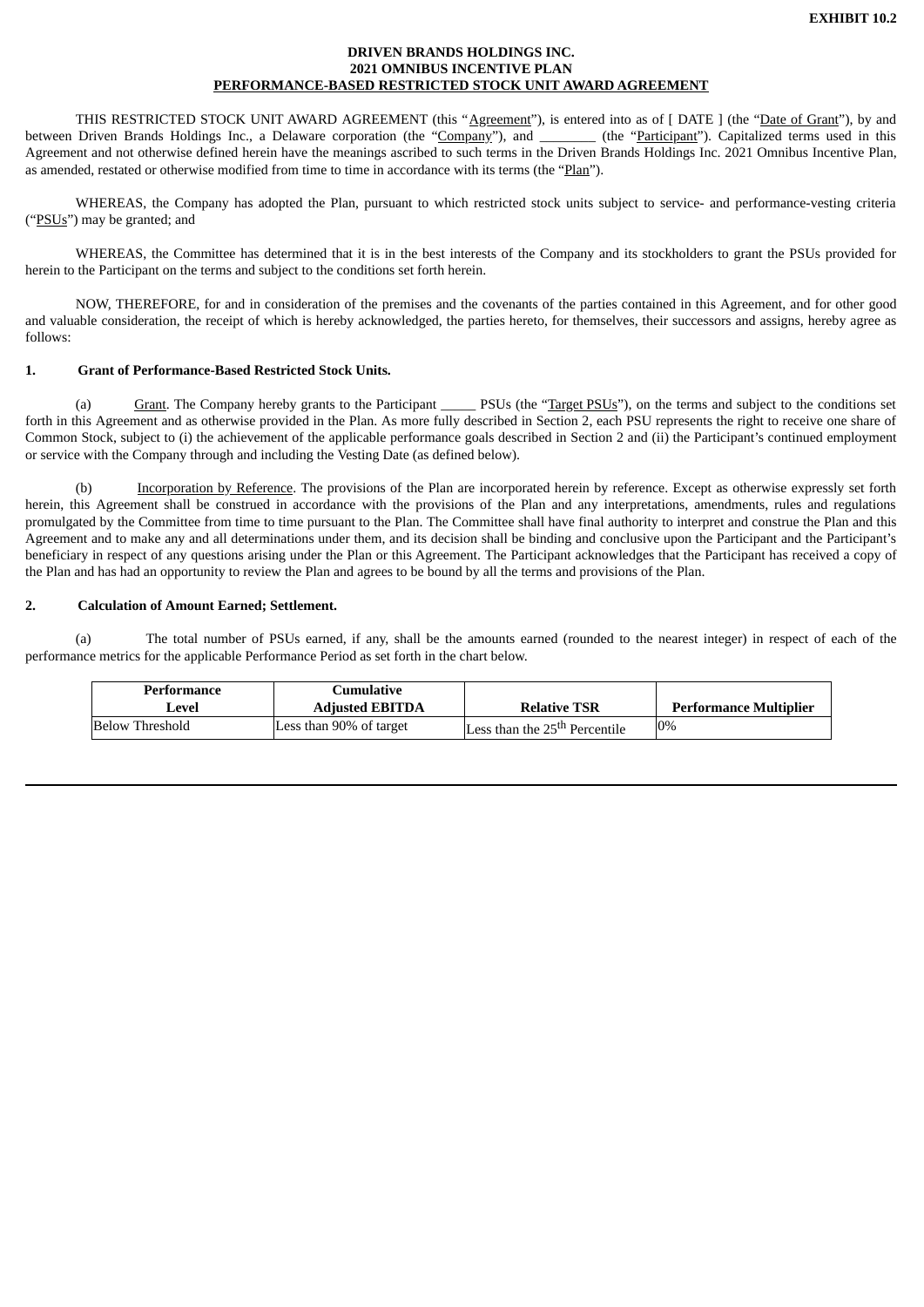| Threshold | 90% of target                                                                  | 25 <sup>th</sup> Percentile | 50%  |
|-----------|--------------------------------------------------------------------------------|-----------------------------|------|
| Target    | 100% of target                                                                 | 50 <sup>th</sup> Percentile | 100% |
| Maximum   | Greater than or equal to 110% of Greater than or equal to the $75th$<br>target | Percentile                  | 200% |

\*Subject to adjustments as determined by the Committee in accordance with this Agreement and the Plan, the Cumulative Adjusted EBITDA target is \$[ ]. No PSUs shall be earned in respect of a performance metric if the Company's performance is less than the Threshold level. If the performance level in respect of a performance metric is between Threshold and Target, or between Target and Maximum set forth above, then the Performance Multiplier for that performance metric is determined by linear interpolation.

(b) 60% of the Target PSUs shall be earned (from 0-200%) in accordance with the Performance Multiplier determined above based on performance compared to the Cumulative Adjusted EBITDA metric, and 40% of the Target PSUs shall be earned (from 0-200%) in accordance with the Performance Multiplier determined above based on performance compared to the Relative TSR metric. The Performance Multiplier shall be determined independently for each performance metric.

*For illustrative purposes only*: if the Cumulative Adjusted EBITDA metric were achieved at 95% of the Target level, and the Relative TSR metric were achieved at 105% of the Target Level, then:

(i) The Performance Multiplier for the Cumulative Adjusted EBITDA metric would be 75%, and thus 45% of the Target PSUs (i.e., 75% x 60%) would be earned; and

(ii) The Performance Multiplier for the Relative TSR metric would be 150%, and thus an additional 60% of the Target PSUs (i.e., 150% x 40%) would be earned (for a total of 105% of the Target PSUs that would be earned.

(c) Pursuant to its authority under the Plan, the Committee may in its discretion make appropriate adjustments (i) in the Cumulative Adjusted EBITDA target (which may be adjusted annually or at other relevant times) to reflect any changes in business of the Company and its Subsidiaries during the Performance Period, including without limitation, any or all acquisitions or divestitures, or (ii) in determining TSR to reflect any changes in capitalization of the Company or any company in the Peer Group (e.g., spin-offs, stock splits), or (iii) in the event of a Change in Control of the Company, and otherwise shall in its discretion make all determinations required under this Agreement. If any of the companies in the Peer Group is acquired and ceases to be publicly traded during the Performance Period, any such company shall be removed from the Peer Group (and treated as if it was never in the Peer Group). If any of the foregoing companies files for (or is otherwise placed into) bankruptcy during the Performance Period, any such company's TSR shall be treated as having (or being tied for having) the lowest TSR in the Peer Group for the Performance Period.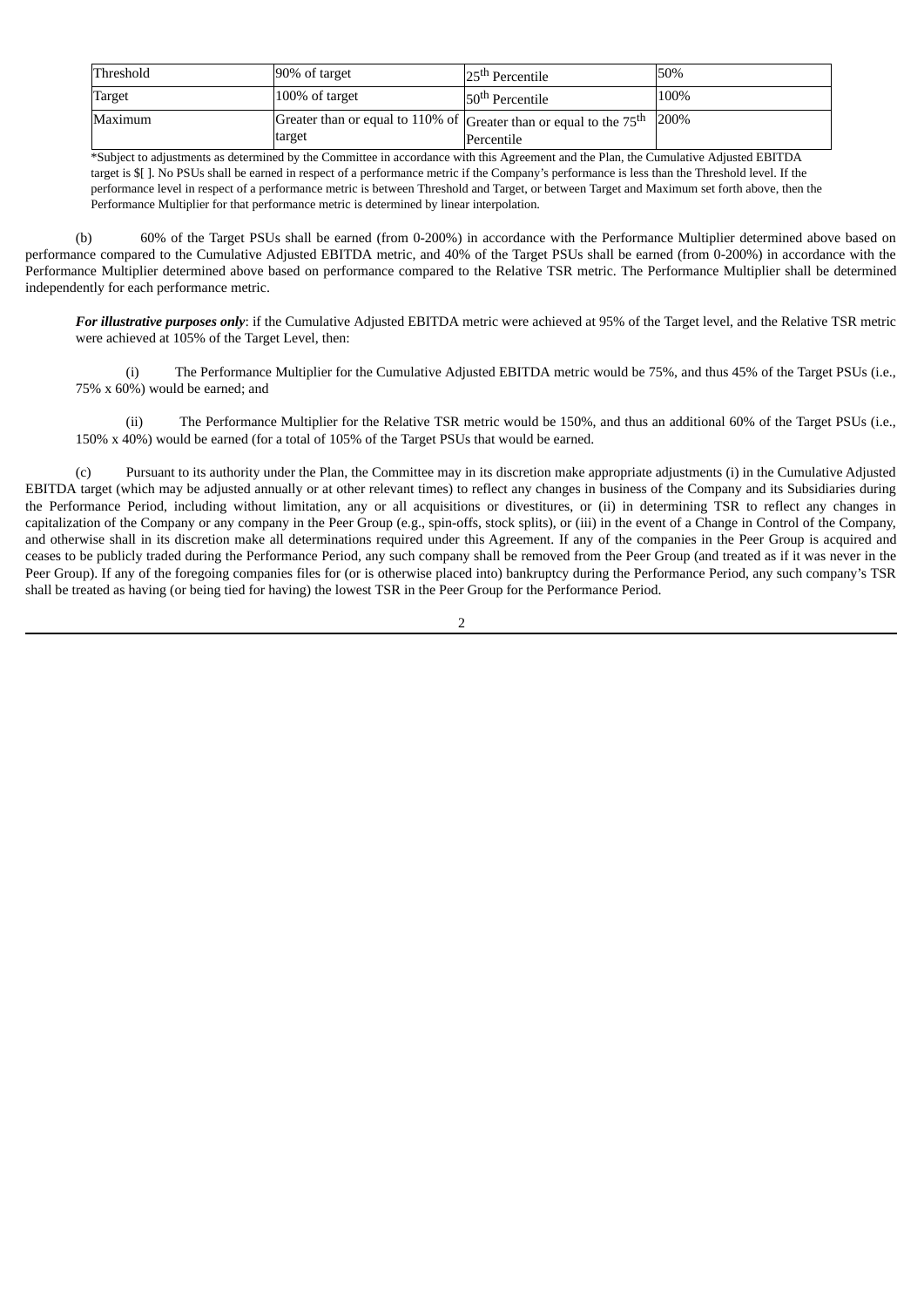#### (d) For purposes of this Agreement:

(i) **"**Cumulative Adjusted EBITDA" means, for the Performance Period, earnings before interest expense, income tax expense, and depreciation and amortization, with further adjustments for acquisition-related costs, straight-line rent, equity compensation, loss on debt extinguishment and certain non-recurring, non-core, infrequent or unusual charges.

(ii) "Ending Share Price" shall mean, with respect to any particular company, the VWAP of such company's common stock for the last 90 trading days of the Performance Period.

(iii) "Initial Share Price" shall mean (A) with respect to any particular company (other than the Company), the VWAP of such company's common stock for the last 90 trading days prior to the first day of the Performance Period, and (B) with respect to the Company, \$22.00 per share.

(iv) "Peer Group" means each of the constituent companies that comprise the S&P MidCap 400 Index as of the Date of Grant, as adjusted pursuant to Section 2(c).

(v) "Performance Period" means (A) with respect to the Cumulative Adjusted EBITDA metric, the period beginning on the first day of the Company's 202x fiscal year (\_\_\_\_\_\_\_\_\_\_\_\_\_\_\_\_ xx, 202x) and ending on the last day of the Company's 202x fiscal year (December xx, 202x), and (B) with respect to the Relative TSR metric, the period beginning on \_\_\_\_\_\_\_\_\_\_\_\_\_\_\_\_\_\_\_ xx, 202x and ending on December xx, 202x.

(vi) "Relative TSR" shall mean the percentile rank of the Company's TSR determined by dividing (x) the Company's numerical position in the ranking of the TSRs calculated for each company in the Peer Group as of the end of the Performance Period (ranking by lowest to highest TSR) by (y) the total number of companies included in the Peer Group as of the end of the Performance Period, rounding to the nearest hundredth.

(vii) "TSR" shall mean, with respect to any one company, the product of (1) the quotient obtained by dividing (x) the Ending Share Price minus the Initial Share Price (assuming all dividends and other distributions made on such share are reinvested), by (y) the Initial Share Price, multiplied by (2) 100.

(viii) "VWAP" means, for any particular company, the volume weighted averages of the trading prices of such company's common stock on the applicable securities exchange on which such shares are traded (as reported by Bloomberg or, if not reported thereby, in another authoritative source selected by the Company).

(e) Subject to Section 4, each earned PSU shall be settled within 15 days following the Vesting Date in shares of Common Stock.

**3. Dividend Equivalents.** In the event of any issuance of a cash dividend on the shares of Common Stock (a "Dividend"), the Participant shall be credited, as of the payment date for such Dividend, with an amount (a "Dividend Equivalent") equal to the product of (i) the number of Target PSUs granted pursuant to this Agreement and outstanding as of the record date for such Dividend multiplied by (ii) the amount of the Dividend per share. The aggregate amount of the Dividend Equivalents (as adjusted to reflect the earned PSUs) (the "Distributable Amount") shall be distributed to the Participant in connection with the settlement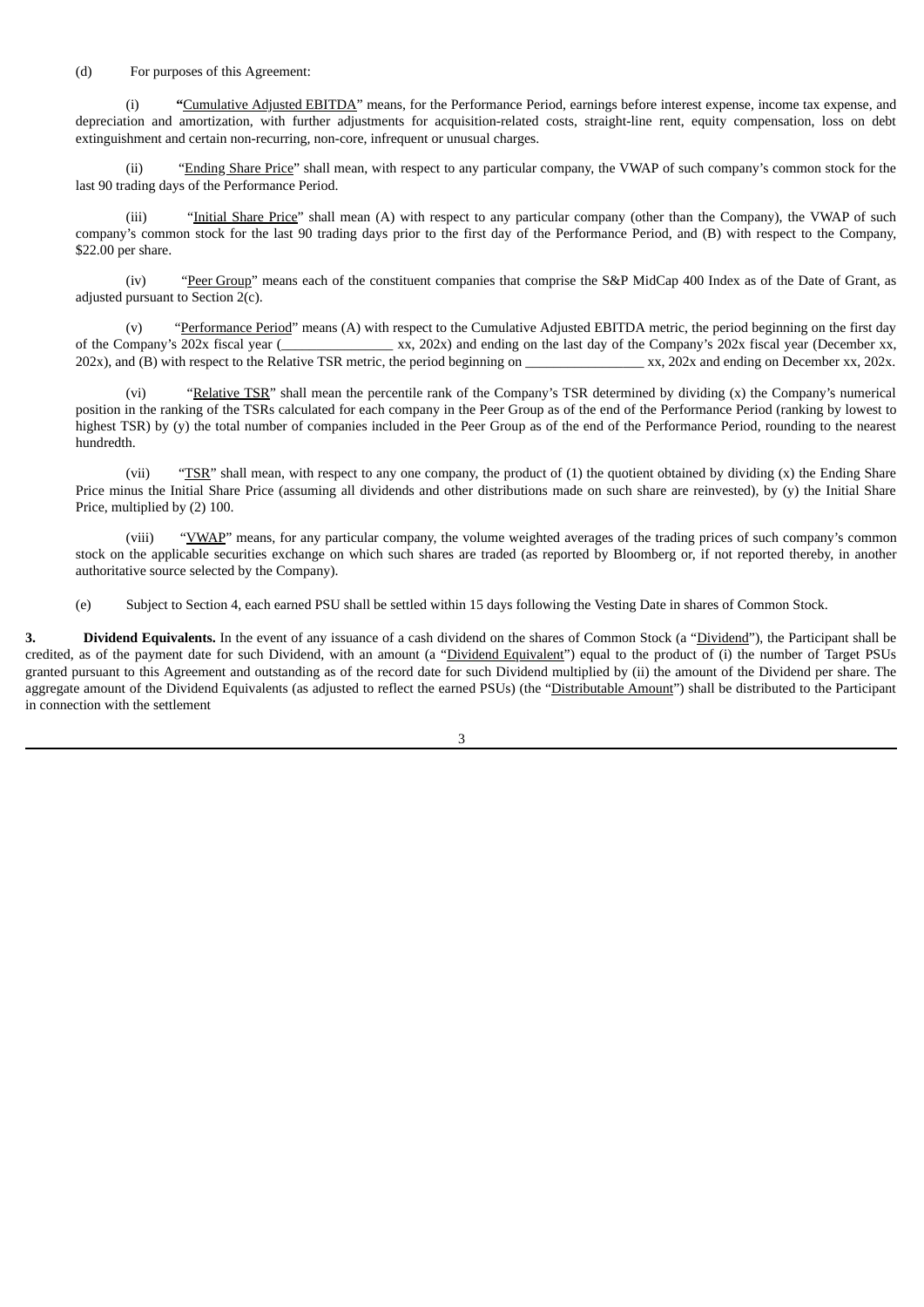of the earned PSUs either in cash or, at the discretion of the Committee, in a number of shares of Common Stock with a Fair Market Value (as determined on the Vesting Date) equal to the Distributable Amount. To the extent any PSUs are forfeited prior to vesting, the corresponding Dividend Equivalents in respect thereof shall be forfeited immediately thereupon.

**4. Termination of Employment or Services.** If the Participant's employment with, membership on the board of directors of, or engagement to provide services to the Company or any of its Affiliates terminates for any reason prior to the last day of the Performance Period (the "Vesting Date"), all PSUs shall be canceled immediately and the Participant shall not be entitled to receive any payments with respect thereto.

**5. Rights as a Stockholder.** The Participant shall not be deemed for any purpose to be the owner of any shares of Common Stock underlying the PSUs unless, until and to the extent that (i) the Company shall have issued and delivered to the Participant the shares of Common Stock underlying the PSUs and (ii) the Participant's name shall have been entered as a stockholder of record with respect to such shares of Common Stock on the books of the Company. The Company shall cause the actions described in clauses (i) and (ii) of the preceding sentence to occur promptly following settlement as contemplated by this Agreement, subject to compliance with applicable laws.

# **6. Compliance with Legal Requirements.**

(a) Generally. The granting and settlement of the PSUs, and any other obligations of the Company under this Agreement, shall be subject to all applicable U.S. federal, state and local laws, rules and regulations, all applicable non-U.S. laws, rules and regulations and to such approvals by any regulatory or governmental agency as may be required. The Participant agrees to take all steps that the Committee or the Company determines are reasonably necessary to comply with all applicable provisions of U.S. federal and state securities law and non-U.S. securities law in exercising the Participant's rights under this Agreement.

(b) Tax Withholding. Vesting and settlement of the PSUs shall be subject to the Participant's satisfying any applicable U.S. federal, state and local tax withholding obligations and non-U.S. tax withholding obligations. The Company shall have the right and is hereby authorized to withhold from any amounts payable to the Participant in connection with the PSUs or otherwise the amount of any required withholding taxes in respect of the PSUs, their settlement or any payment or transfer of the PSUs or under the Plan and to take any such other action as the Committee or the Company deem necessary to satisfy all obligations for the payment of such withholding taxes (up to the maximum permissible withholding amounts), including the right to sell the number of shares of Common Stock that would otherwise be available for delivery upon settlement of the PSUs necessary to generate sufficient proceeds to satisfy withholding obligations. The Participant may elect to satisfy, and the Company may in all events require the Participant to satisfy, in whole or in part, the tax obligations by withholding shares of Common Stock that would otherwise be deliverable to the Participant upon settlement of the PSUs with a Fair Market Value equal to such withholding liability.

**7. Clawback.** Notwithstanding anything to the contrary contained herein, the Committee may cancel the PSU award if the Participant, without the consent of the Company, has engaged in or engages in activity that is in conflict with or adverse to the interests of the Company or any Affiliate while employed by, serving as a director of, or otherwise providing services to the Company or any Subsidiary, including fraud or conduct contributing to any financial restatements or irregularities, or violates a non-competition, non-solicitation, non-disparagement or non-disclosure covenant or agreement with the Company or any Subsidiary (after giving effect to any applicable cure period set forth therein), as determined by the Committee. In such event, the Participant will forfeit any compensation, gain or other value realized

<sup>4</sup>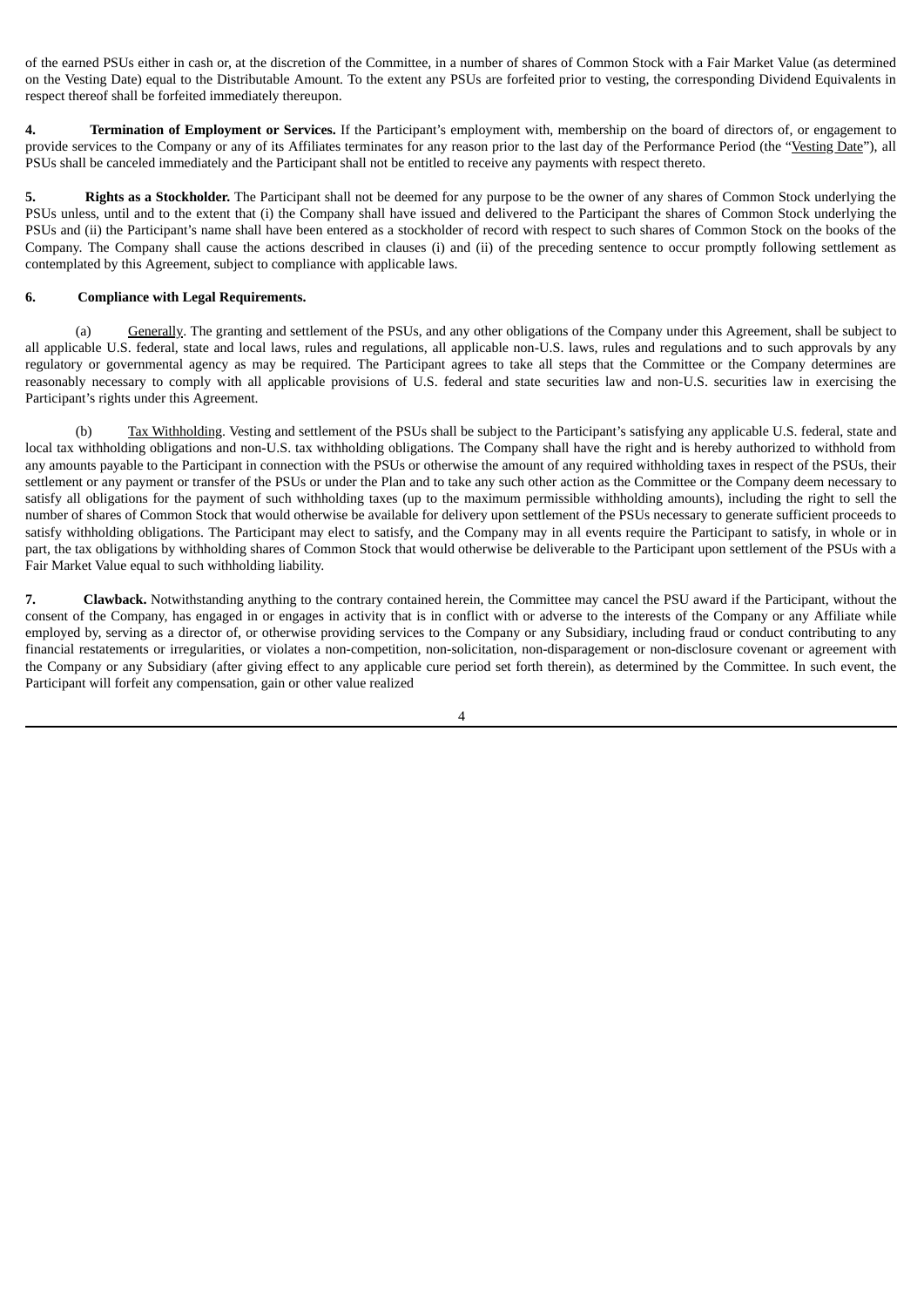thereafter on the vesting or settlement of the PSUs, the sale or other transfer of the PSUs, or the sale of shares of Common Stock acquired in respect of the PSUs (provided that the PSUs vested during the 12-month period immediately prior to the Participant's adverse activity), and must promptly repay such amounts to the Company. If the Participant receives any amount in excess of what the Participant should have received under the terms of the PSUs for any reason (including without limitation by reason of a financial restatement, mistake in calculations or other administrative error), all as determined by the Committee, then the Participant shall promptly repay any such excess amount to the Company. To the extent required by applicable law or the rules and regulations of the NASDAQ or any other securities exchange or inter-dealer quotation system on which the Common Stock is listed or quoted, or if so required pursuant to a written policy adopted by the Company, the PSUs shall be subject (including on a retroactive basis) to clawback, forfeiture or similar requirements (and such requirements shall be deemed incorporated by reference into this Agreement).

#### **8. Miscellaneous.**

(a) Transferability. The PSUs may not be assigned, alienated, pledged, attached, sold or otherwise transferred or encumbered (a "Transfer") by the Participant other than by will or by the laws of descent and distribution, pursuant to a qualified domestic relations order or as otherwise permitted under Section 14(b) of the Plan. Any attempted Transfer of the PSUs contrary to the provisions hereof, and the levy of any execution, attachment or similar process upon the PSUs, shall be null and void and without effect.

(b) Waiver. Any right of the Company contained in this Agreement may be waived in writing by the Committee. No waiver of any right hereunder by any party shall operate as a waiver of any other right, or as a waiver of the same right with respect to any subsequent occasion for its exercise, or as a waiver of any right to damages. No waiver by any party of any breach of this Agreement shall be held to constitute a waiver of any other breach or a waiver of the continuation of the same breach.

(c) Section 409A. The PSUs are intended to be exempt from, or compliant with, Section 409A of the Code. Notwithstanding the foregoing or any provision of the Plan or this Agreement, if any provision of the Plan or this Agreement contravenes Section 409A of the Code or could cause the Participant to incur any tax, interest or penalties under Section 409A of the Code, the Committee may, in its sole discretion and without the Participant's consent, modify such provision to (i) comply with, or avoid being subject to, Section 409A of the Code, or to avoid the incurrence of taxes, interest and penalties under Section 409A of the Code, and/or (ii) maintain, to the maximum extent practicable, the original intent and economic benefit to the Participant of the applicable provision without materially increasing the cost to the Company or contravening the provisions of Section 409A of the Code. This Section 9(c) does not create an obligation on the part of the Company to modify the Plan or this Agreement and does not guarantee that the PSUs will not be subject to interest and penalties under Section 409A.

(d) General Assets. All amounts credited in respect of the PSUs to the book-entry account under this Agreement shall continue for all purposes to be part of the general assets of the Company. The Participant's interest in such account shall make the Participant only a general, unsecured creditor of the Company.

(e) Notices. Any notices provided for in this Agreement or the Plan shall be in writing and shall be deemed sufficiently given if either hand delivered or if sent by fax, pdf/email or overnight courier, or by postage-paid first-class mail. Notices sent by mail shall be deemed received three business days after mailing but in no event later than the date of actual receipt. Notices shall be directed, if to the Participant, at the Participant's address indicated by the Company's records, or if to the Company, to the attention of the General Counsel at the Company's principal executive office.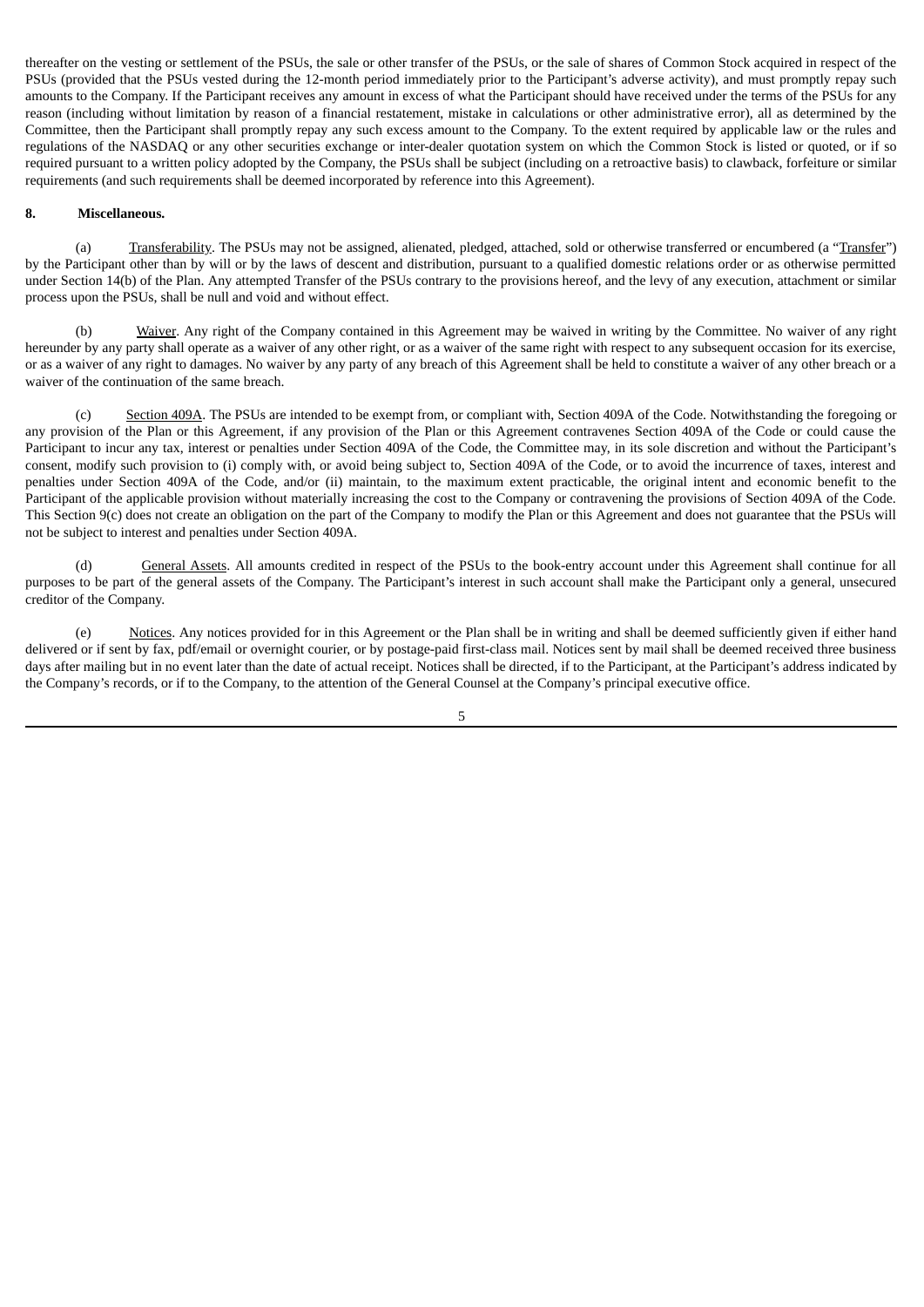(f) Severability. The invalidity or unenforceability of any provision of this Agreement shall not affect the validity or enforceability of any other provision of this Agreement, and each other provision of this Agreement shall be severable and enforceable to the extent permitted by law.

(g) No Rights to Employment, Directorship or Service. Nothing contained in this Agreement shall be construed as giving the Participant any right to be retained, in any position, as an employee, consultant or director of the Company or any of its Affiliates or shall interfere with or restrict in any way the rights of the Company or any of its Affiliates, which are hereby expressly reserved, to remove, terminate or discharge the Participant at any time for any reason whatsoever.

(h) Fractional Shares. No fractional shares of Common Stock shall be issued or delivered pursuant to this Agreement, and the Committee shall determine whether cash, other securities or other property shall be paid or transferred in lieu of any fractional shares of Common Stock, or whether such fractional shares of Common Stock or any rights thereto shall be canceled, terminated or otherwise eliminated.

(i) Beneficiary. The Participant may file with the Committee a written designation of a beneficiary on such form as may be prescribed by the Committee and may, from time to time, amend or revoke such designation.

(j) Successors. The terms of this Agreement shall be binding upon and inure to the benefit of the Company and its successors and assigns, and of the Participant and the beneficiaries, executors, administrators, heirs and successors of the Participant.

(k) Entire Agreement. This Agreement and the Plan contain the entire agreement and understanding of the parties hereto with respect to the subject matter contained herein and supersede all prior communications, representations and negotiations in respect thereto, other than any other noncompetition, non-solicitation, non-disparagement or non-disclosure or other similar agreement to which the Participant may be a party, the covenants of which shall continue to apply to the Participant in accordance with the terms of such agreement. No change, modification or waiver of any provision of this Agreement shall be valid unless the same be in writing and signed by the parties hereto, except for any changes permitted without consent under Section 11 or 13 of the Plan.

(l) Governing Law and Venue. This Agreement shall be construed and interpreted in accordance with the laws of the State of Delaware, without regard to principles of conflicts of laws thereof, or principles of conflicts of laws of any other jurisdiction that could cause the application of the laws of any jurisdiction other than the State of Delaware.

Dispute Resolution; Consent to Jurisdiction. All disputes between or among any Persons arising out of or in any way connected with the Plan, this Agreement or the PSUs shall be solely and finally settled by the Committee, acting in good faith, the determination of which shall be final. Any matters not covered by the preceding sentence shall be solely and finally settled in accordance with the Plan, and the Participant and the Company consent to the personal jurisdiction of the United States federal and state courts sitting in Wilmington, Delaware, as the exclusive jurisdiction with respect to matters arising out of or related to the enforcement of the Committee's determinations and resolution of matters, if any, related to the Plan or this Agreement not required to be resolved by the Committee. Each such Person hereby irrevocably consents to the service of process of any of the aforementioned courts in any such suit, action or proceeding by the mailing of copies thereof by registered or certified mail, postage prepaid, to the last known address of such Person, such service to become effective 10 days after such mailing.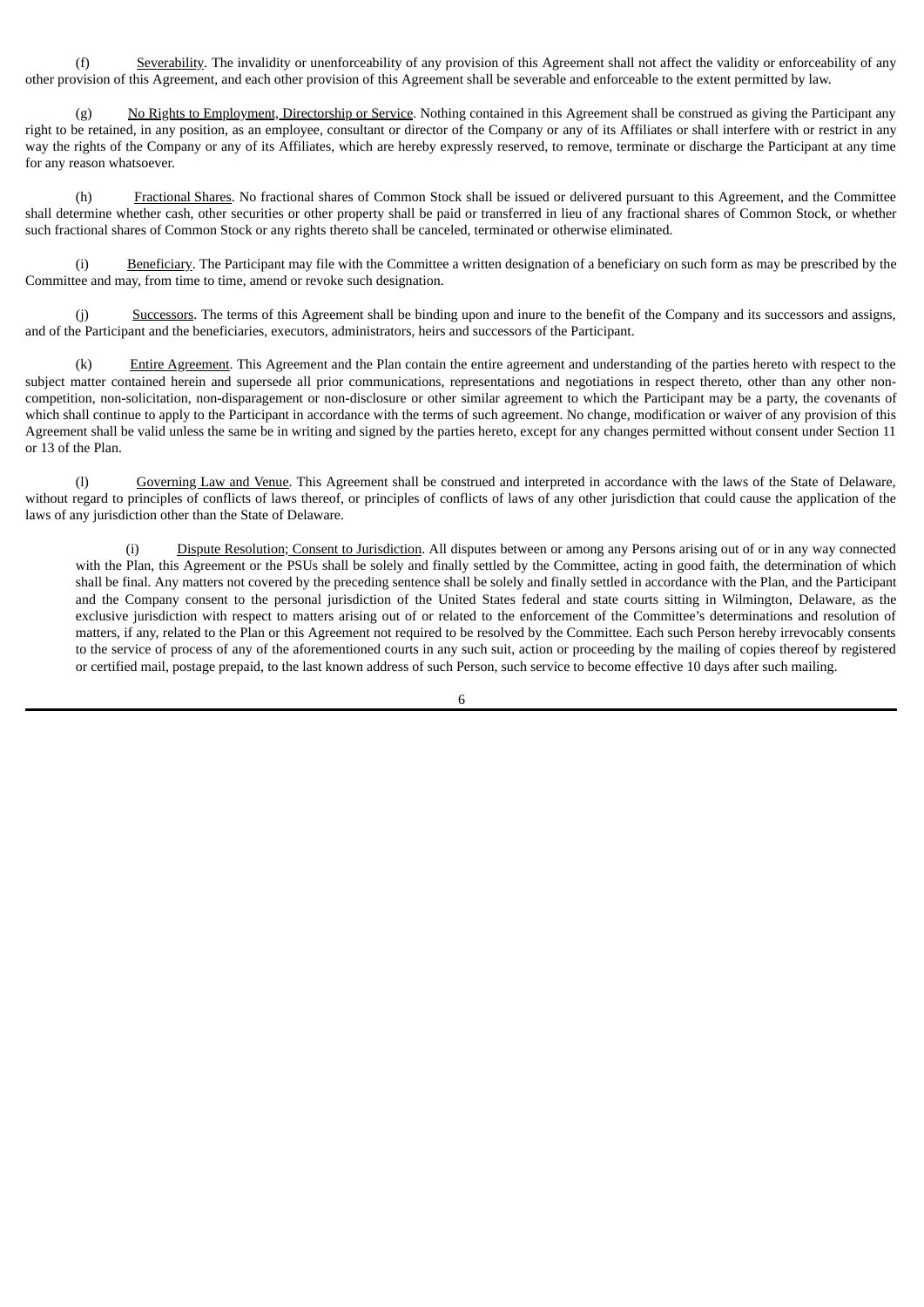(ii) Waiver of Jury Trial. Each party hereto hereby waives, to the fullest extent permitted by applicable law, any right it may have to a trial by jury in any legal proceeding directly or indirectly arising out of or relating to this Agreement or the transactions contemplated (whether based on contract, tort or any other theory). Each party hereto (A) certifies that no representative, agent or attorney of any other party has represented, expressly or otherwise, that such other party would not, in the event of litigation, seek to enforce the foregoing waiver and (B) acknowledges that it and the other parties hereto have been induced to enter into this Agreement by, among other things, the mutual waivers and certifications in this section.

(m) Headings. The headings of the Sections hereof are provided for convenience only and are not to serve as a basis for interpretation or construction, and shall not constitute a part, of this Agreement.

(n) Counterparts. This Agreement may be executed in one or more counterparts (including via facsimile and electronic image scan (pdf)), each of which shall be deemed to be an original, but all of which together shall constitute one and the same instrument and shall become effective when one or more counterparts have been signed by each of the parties and delivered to the other parties.

(o) Electronic Signature and Delivery. This Agreement may be accepted by return signature or by electronic confirmation. By accepting this Agreement, the Participant consents to the electronic delivery of prospectuses, annual reports and other information required to be delivered by U.S. Securities and Exchange Commission rules (which consent may be revoked in writing by the Participant at any time upon three business days' notice to the Company, in which case subsequent prospectuses, annual reports and other information will be delivered in hard copy to the Participant).

(p) Electronic Participation in Plan. The Company may, in its sole discretion, decide to deliver any documents related to current or future participation in the Plan by electronic means. The Participant hereby consents to receive such documents by electronic delivery and agrees to participate in the Plan through an on-line or electronic system established and maintained by the Company or a third party designated by the Company.

*[Remainder of page intentionally blank]*